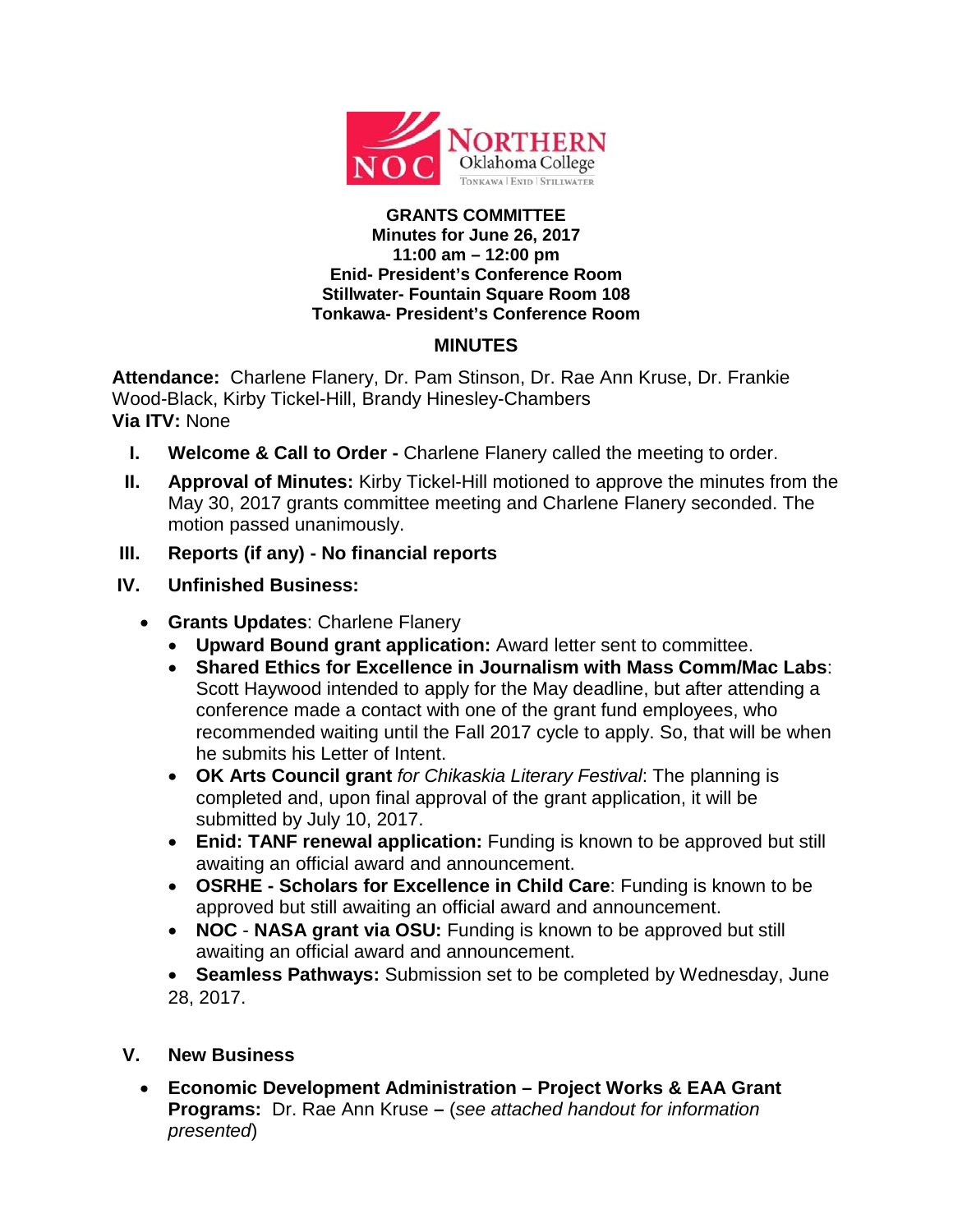- **Highlighted Grant Opportunities:** Brandy Chambers
	- o **NEA Artworks** broad spanning grant for arts programs, training, or art presentation; Kirby Tickel-Hill requested further information.
	- o **Bank of the West's Charitable Investments Program** Bank tends to fund programs within branch cities, since Enid has a branch, general funding could be received; Dr. Pamela Stinson asked for follow-up information.
- VI. **Meetings:** Charlene Flanery A Doodle Poll will be sent after the meetingplease complete ASAP.
- **VII. Adjourn:** Charlene Flanery motioned to adjourn and Kirby Tickel-Hill seconded. The motion passed unanimously.